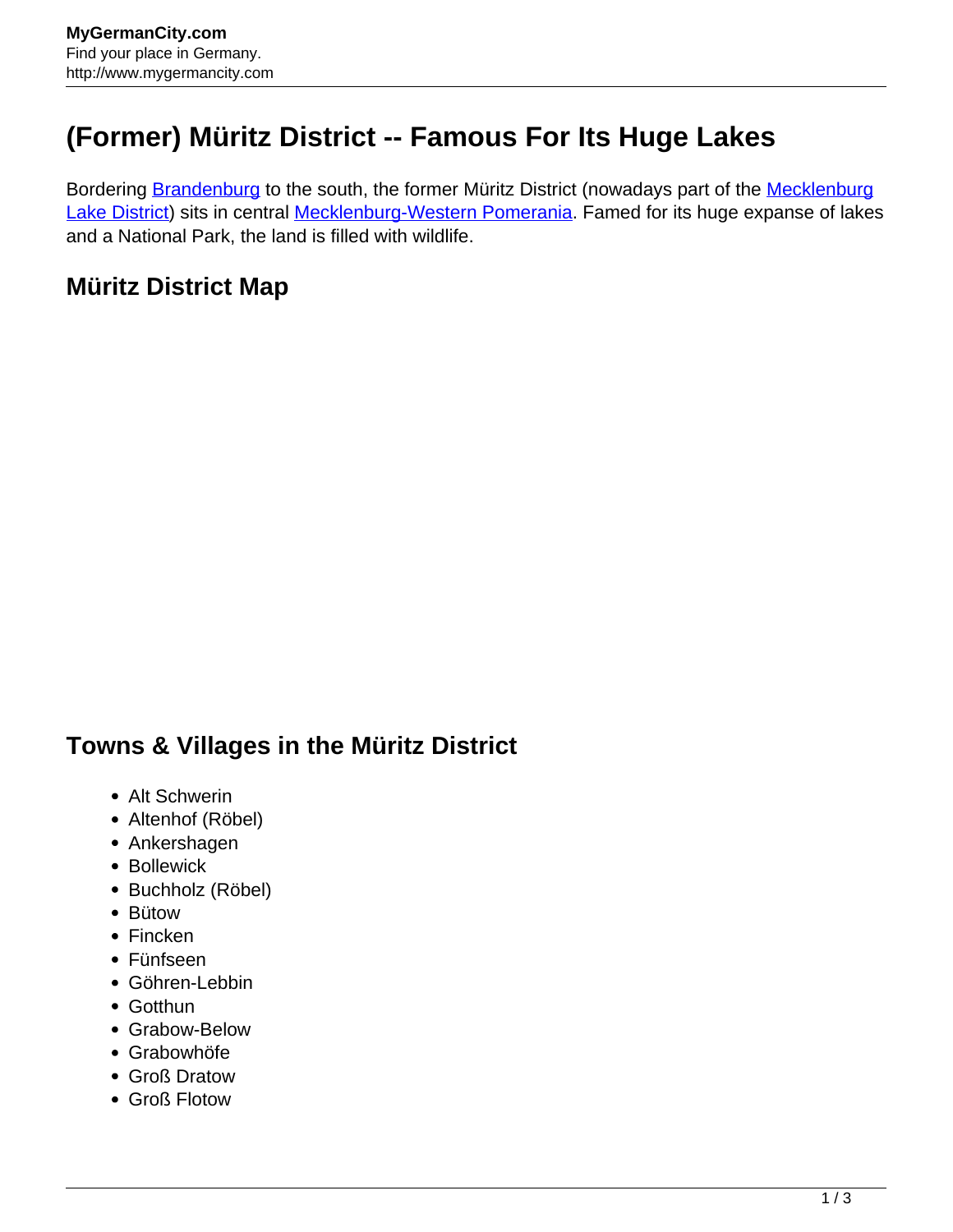- Groß Gievitz
- Groß Kelle
- Groß Plasten
- Groß Vielen
- Hinrichshagen
- Hohen Wangelin
- Jabel (Waren)
- Jaebetz
- Kambs
- Kargow
- Kieve
- Klein Lukow
- Klink
- Klocksin
- Krukow
- Lansen-Schönau
- Lapitz
- Lärz
- Leizen
- Ludorf
- Malchow
- Mallin
- Marihn
- Massow
- Melz
- Möllenhagen
- Mollenstorf
- Moltzow
- Neu Gaarz
- Nossentiner Hütte
- Penkow
- Penzlin
- Priborn
- Puchow
- Rechlin
- [Röbel \(Müritz\)](http://www.mygermancity.com/roebel)
- Schloen
- Schwarz
- Schwinkendorf
- Sietow